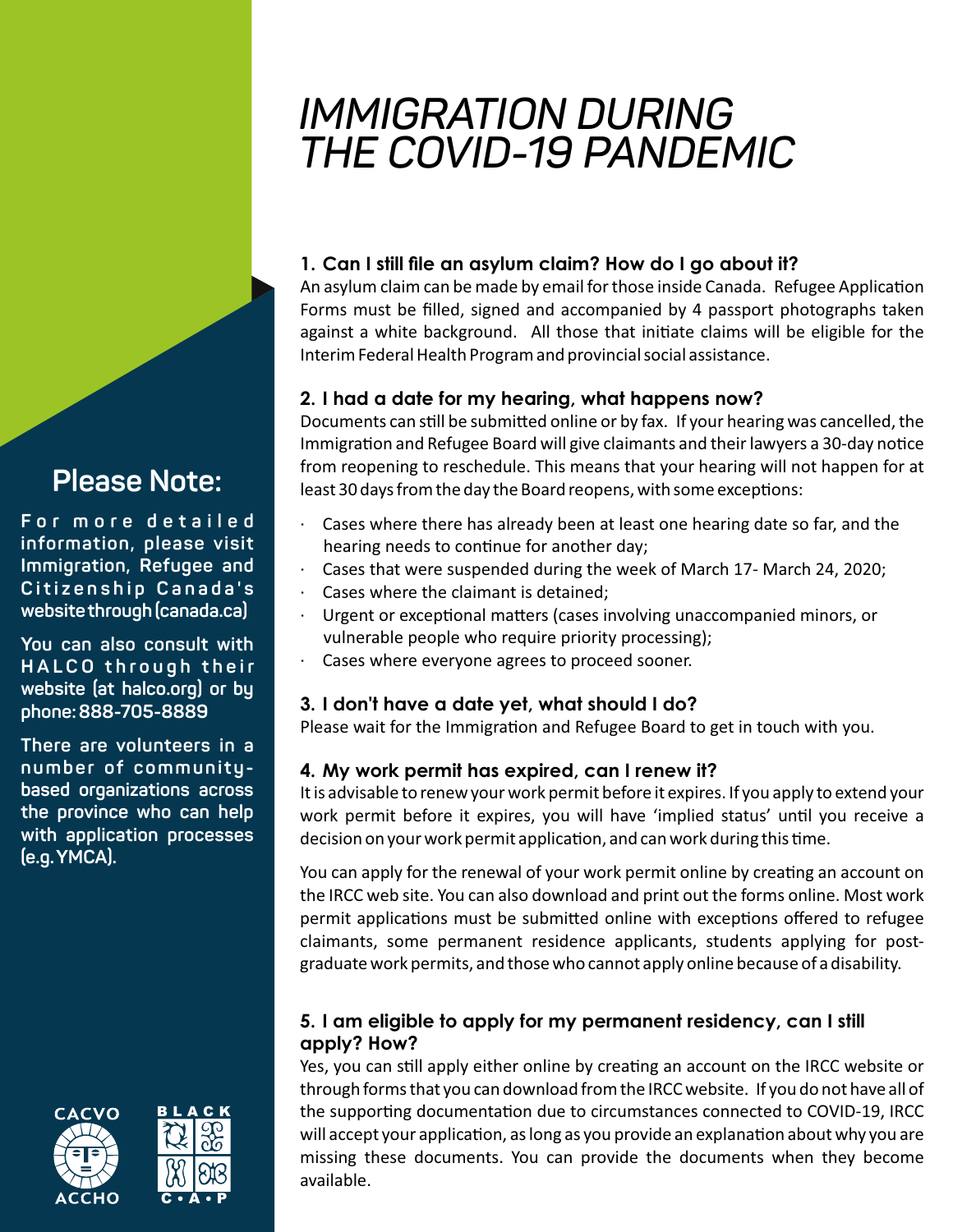**6. I am eligible for Canadian Citizenship, how do I apply? Will I do the test in person?**

Application forms can be downloaded and filled out. Tests will not be carried out until COVID-19-related restrictions have been lifted. The possibility of doing online testing is currently being explored.

# **7. I don't have permanent status in Canada. Will I qualify for the Canada Emergency Response Benefit (CERB)?**

Workers are eligible for CERB if:

- $\cdot$  they reside in Canada and are at least 15 years old;
- $\cdot$  they made a minimum of \$5,000 in 2019;
- · they stopped working because of COVID-19 or are eligible for Employment Insurance regular or sickness benefits;
- · they did not quit their job voluntarily.

Please visit the Government of Canada website [here](https://www.canada.ca/en/services/benefits/ei/cerb-application.html?utm_campaign=not-applicable&utm_medium=vanity-url&utm_source=canada-ca_coronavirus-cerb) for more information on eligibility and including how to apply.

#### **8. My permanent resident application was finalized and I want to enter Canada. What should I do?**

Canada is only allowing its citizens and permanent residents entry at this time. Please note that only those whose permanent residency permits were finalized on or before March 18, 2020 will be allowed entry at this time.

#### **9. I need to see a doctor about something other than COVID-19, but I don't have status in Canada. What should I do?**

The Ontario Ministry of Health has expanded access to OHIP during the COVID-19 outbreak:

The three-month waiting period for OHIP coverage has been waived. This means that people returning to Ontario from abroad, and others normally subject to the three month waiting period are covered as of March 19, 2020.

All hospitals have been directed to provide "all medically necessary services" to anyone who presents at a hospital, regardless of whether or not they qualify for OHIP or any other provincial/territorial health insurance.

Physicians outside of hospital settings can also see people without insurance and bill OHIP. However, since there are no changes to the legislation governing Ontario's health insurance plan, physicians can choose not to bill OHIP and to charge patients directly.

#### **10. If I get healthcare or if I am tested for COVID-19, will IRCC or Canada Border Services Agency be told where I am?** No

**11. My removal from Canada is scheduled to happen soon, what will happen?** It is very likely to be postponed until after the COVID 19-related lockdown.

#### **12. I have an appointment with IRCC, what should I do?**

All IRCC offices in Canada are currently closed. If you are not sure if your appointment or meeting has been